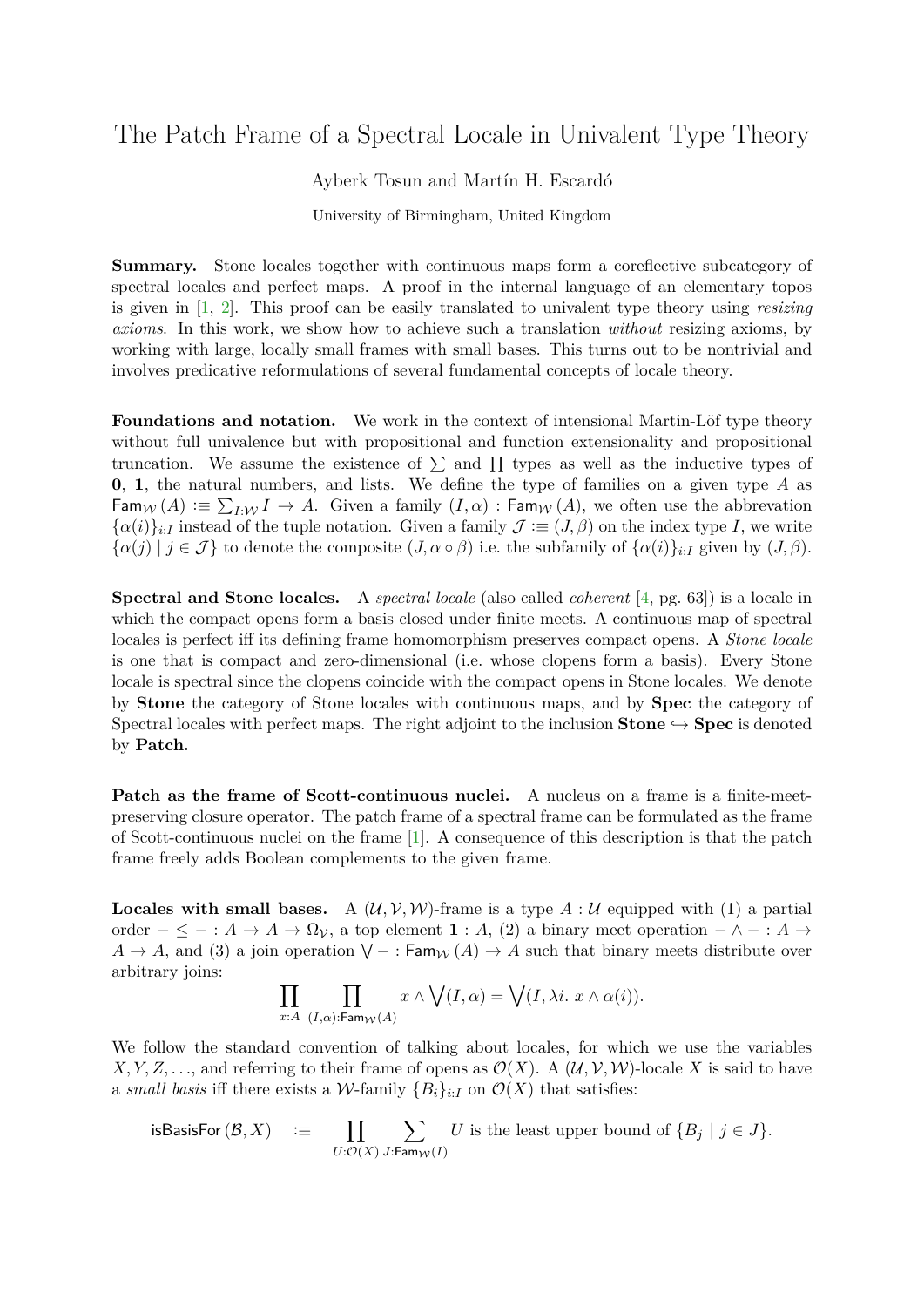**Spectrality, regularity, and zero-dimensionality.** The notions of spectral, regular, and zero-dimensional locales are defined, in the impredicative setting of set theory, as locales in which certain kinds of opens form bases. A spectral locale, for example, is one in which the set of compact opens forms a basis closed under finite meets. Such definitions are problematic in a predicative context as it is not always the case that such sets of opens are small. We therefore restrict attention to locales with small bases and express these notions by imposing conditions on the bases in consideration. The notion of a spectral  $(\mathcal{U}, \mathcal{V}, \mathcal{W})$ -locale, for example, is defined as a locale with a small basis  ${B_i}_{i:I}$  together with the requirements:

$$
\prod_{i:I} B_i
$$
 compact and 
$$
\prod_{i,j:I} \left\| \sum_{k:I} B_i \wedge B_j = B_k \right\|.
$$

Same idea is employed in the definitions of regular and zero-dimensional locales. Another contribution concerns the predicative reformulations of locale-theoretic results about these notions, suitable for formalisation in type theory.

**Construction of the patch frame.** The strategy of [\[1\]](#page-1-0) is to start from the known fact that the set of nuclei on a frame themselves form a frame, and then conclude that the Scottcontinuous nuclei form a subframe. However, the first step does not seem to be available in our setting, and we need a different method of proof to show that the Scott-continuous nuclei form a frame. Similarly, other constructions in [\[1,](#page-1-0) [2\]](#page-1-1) need to be completely rethought.

**Open nuclei and AFT.** In the impredicative setting, to any open *U* of a locale *X*, there is an associated open nucleus  $\neg' U' \equiv V \mapsto U \Rightarrow V$ , where  $-\Rightarrow -$  denotes Heyting implication, which is of fundamental importance in the construction of the patch. In the absence of resizing axioms, however, it does not seem to be possible in univalent type theory to construct Heyting implication for an arbitrary frame. Nevertheless, this is possible for locally small frames with small bases. More generally, we prove the Adjoint Functor Theorem for such frames in type theory: given a  $(\mathcal{U}, \mathcal{V}, \mathcal{V})$ -locale X with a small basis and a  $(\mathcal{U}', \mathcal{V}, \mathcal{V})$ -locale (not necessarily with a small basis), a monotone map  $\mathcal{O}(Y) \to \mathcal{O}(X)$  has a right adjoint iff it preserves all joins of  $\mathcal{O}(Y)$ .

**Formalisation.** Most of our results have been formalised using the AGDA proof assistant as part of the first author's formal-topology-in-UF library [\[5\]](#page-2-1). A more up-to-date formalisation is being developed as part of the second author's TypeTopology [\[3\]](#page-2-2) library. Crucial components have already been formalised in modules [Frame](https://www.cs.bham.ac.uk/~mhe/TypeTopology/Frame.html), [CompactRegular](https://www.cs.bham.ac.uk/~mhe/TypeTopology/CompactRegular.html), [GaloisConnection](https://www.cs.bham.ac.uk/~mhe/TypeTopology/GaloisConnection.html),  ${\tt AdjointFunction}$ TheoremForFrames, and [HeytingImplication](https://www.cs.bham.ac.uk/~mhe/TypeTopology/HeytingImplication.html) of TypeTopology $^1.$  $^1.$  $^1.$ 

## **References**

- <span id="page-1-0"></span>[1] Martín H. Escardó. "On the Compact-regular Coreflection of a Stably Compact Locale". In: *Electronic Notes in Theoretical Computer Science* 20 (1999), pp. 213–228. issn: 15710661. DOI: [10.1016/S1571-0661\(04\)80076-8](https://doi.org/10.1016/S1571-0661(04)80076-8).
- <span id="page-1-1"></span>[2] Martín H. Escardó. "The Regular Locally Compact Coreflection of a Stably Locally Compact Locale". In: *Journal of Pure and Applied Algebra* 157.1 (Mar. 8, 2001), pp. 41–55. ISSN: 0022-4049. DOI: [10.1016/S0022-4049\(99\)00172-3](https://doi.org/10.1016/S0022-4049(99)00172-3).

<span id="page-1-2"></span> $1$ Can be viewed on the master branch of TypeTopology at [https://github.com/martinescardo/](https://github.com/martinescardo/TypeTopology) [TypeTopology](https://github.com/martinescardo/TypeTopology).